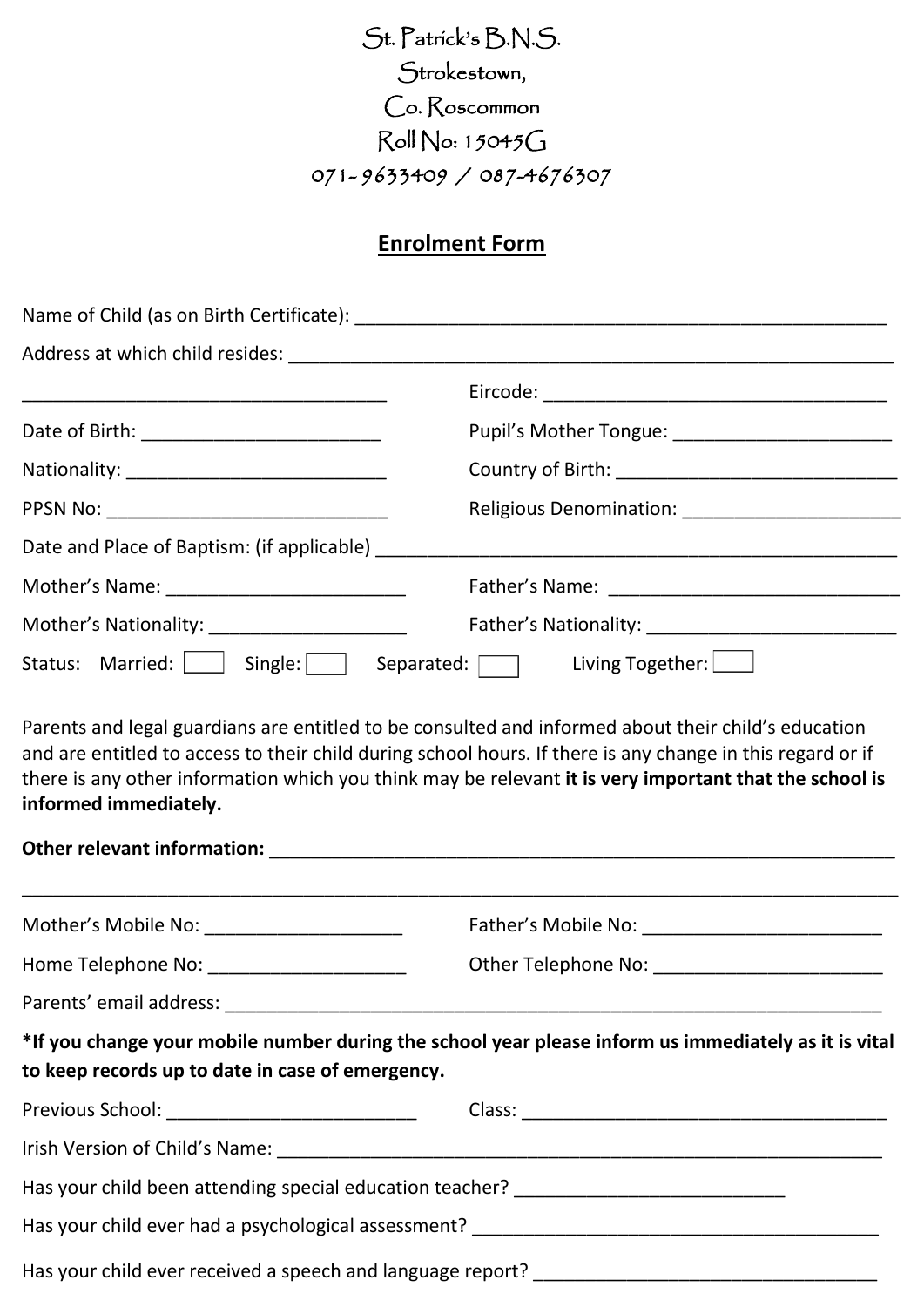### **School Emergencies/Sickness/Unexpected Closures, etc.**

The following information will be used by the school in the event of:

- Your child feeling sick
- An emergency occurring while the school is in operation, making it necessary to close the school. In such an emergency, it is advisable to ensure the safe return home of pupils
- An unexpected closure of the school.

**If my child gets sick, or the school has to close unexpectedly, etc** and there is no one at home/the school is unable to contact me, please provide the name, telephone number and address of one other person you nominate for us to contact. We will ask this person to come and collect your child/children.

### **Person the school will contact:**

## **Medical Emergency/Accident**

In the event of an emergency or accident, a member of staff will use his/her discretion and bring your child to a Doctor/Hospital. Every effort will be made to contact you first.

I authorise, that at their discretion a member of staff may bring my child to a Doctor/Hospital if an emergency arises.

**Signed (Parent/Guardian):** \_\_\_\_\_\_\_\_\_\_\_\_\_\_\_\_\_\_\_\_\_\_\_\_\_\_\_\_\_

**Family Doctor: Family Doctor: Example 2018 Telephone No: Example 2018 Telephone No:**  $\overline{C}$ 

Does your child have any specific medical condition (e.g. asthma, eyesight, hearing etc.) or emotional problems which may affect your child at school? If so, please give details.

\_\_\_\_\_\_\_\_\_\_\_\_\_\_\_\_\_\_\_\_\_\_\_\_\_\_\_\_\_\_\_\_\_\_\_\_\_\_\_\_\_\_\_\_\_\_\_\_\_\_\_\_\_\_\_\_\_\_\_\_\_\_\_\_\_\_\_\_\_\_\_\_\_\_\_\_\_\_\_\_\_\_\_

\_\_\_\_\_\_\_\_\_\_\_\_\_\_\_\_\_\_\_\_\_\_\_\_\_\_\_\_\_\_\_\_\_\_\_\_\_\_\_\_\_\_\_\_\_\_\_\_\_\_\_\_\_\_\_\_\_\_\_\_\_\_\_\_\_\_\_\_\_\_\_\_\_\_\_\_\_\_\_\_\_\_\_

\_\_\_\_\_\_\_\_\_\_\_\_\_\_\_\_\_\_\_\_\_\_\_\_\_\_\_\_\_\_\_\_\_\_\_\_\_\_\_\_\_\_\_\_\_\_\_\_\_\_\_\_\_\_\_\_\_\_\_\_\_\_\_\_\_\_\_\_\_\_\_\_\_\_\_\_\_\_\_\_\_\_\_

\_\_\_\_\_\_\_\_\_\_\_\_\_\_\_\_\_\_\_\_\_\_\_\_\_\_\_\_\_\_\_\_\_\_\_\_\_\_\_\_\_\_\_\_\_\_\_\_\_\_\_\_\_\_\_\_\_\_\_\_\_\_\_\_\_\_\_\_\_\_\_\_\_\_\_\_\_\_\_\_\_\_\_

\_\_\_\_\_\_\_\_\_\_\_\_\_\_\_\_\_\_\_\_\_\_\_\_\_\_\_\_\_\_\_\_\_\_\_\_\_\_\_\_\_\_\_\_\_\_\_\_\_\_\_\_\_\_\_\_\_\_\_\_\_\_\_\_\_\_\_\_\_\_\_\_\_\_\_\_\_\_\_\_\_\_\_

\_\_\_\_\_\_\_\_\_\_\_\_\_\_\_\_\_\_\_\_\_\_\_\_\_\_\_\_\_\_\_\_\_\_\_\_\_\_\_\_\_\_\_\_\_\_\_\_\_\_\_\_\_\_\_\_\_\_\_\_\_\_\_\_\_\_\_\_\_\_\_\_\_\_\_\_\_\_\_\_\_\_\_

**It is the responsibility of parent(s)/guardian(s) to notify the school of any food allergies.** 

Does your child have an allergic reaction to medication or food? If so, please give details.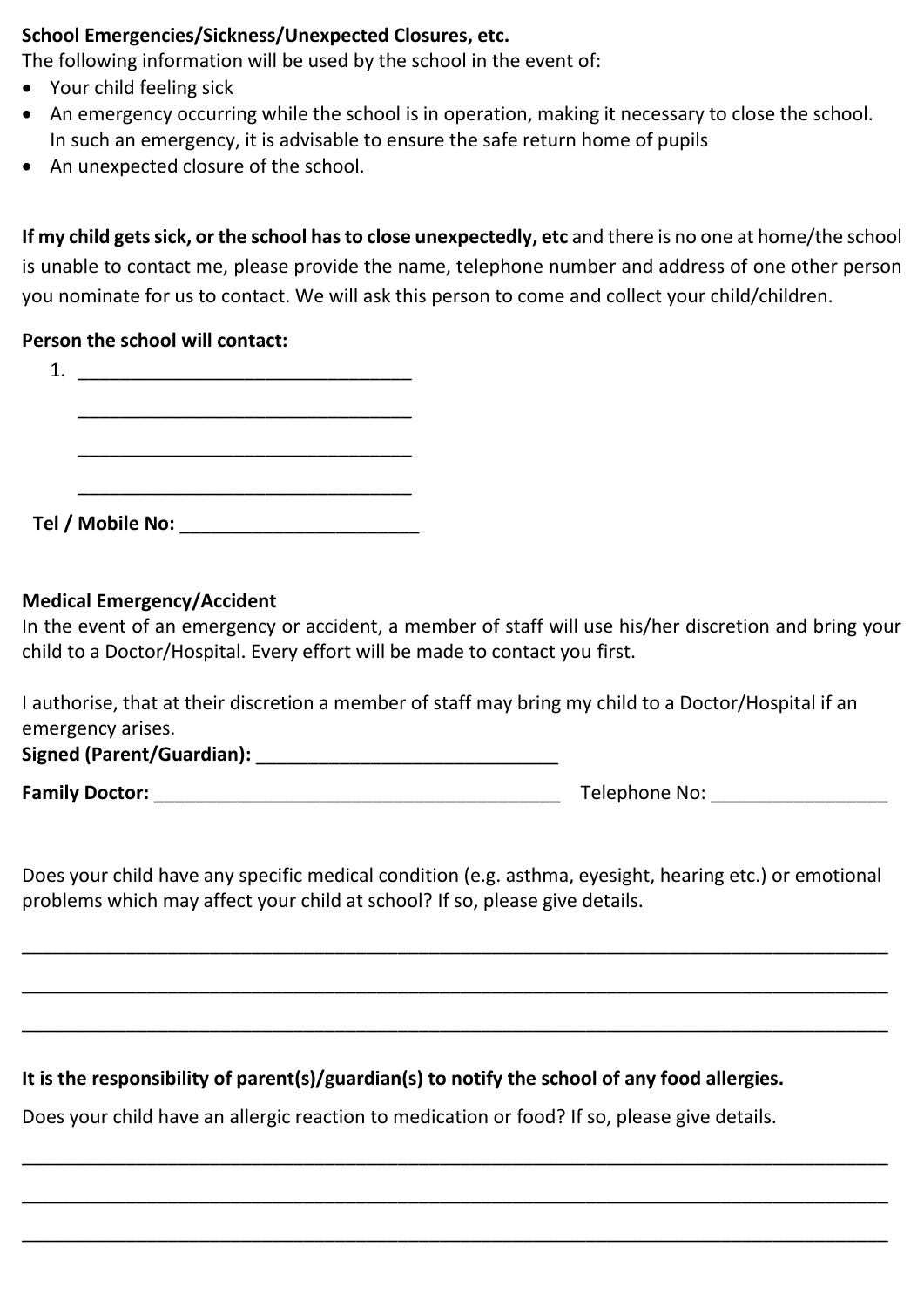Having read the Information Booklet about St. Patrick's B.N.S. please circle either **Yes** or **No** and sign below.

\_\_\_\_\_\_\_\_\_\_\_\_\_\_\_\_\_\_\_\_\_\_\_\_\_\_\_\_\_\_\_\_\_\_\_\_\_\_\_\_\_\_\_\_\_\_\_\_\_\_\_\_\_\_\_\_\_\_\_\_\_\_\_\_\_\_\_\_\_\_\_\_\_\_\_\_\_\_\_\_\_\_\_\_

\_\_\_\_\_\_\_\_\_\_\_\_\_\_\_\_\_\_\_\_\_\_\_\_\_\_\_\_\_\_\_\_\_\_\_\_\_\_\_\_\_\_\_\_\_\_\_\_\_\_\_\_\_\_\_\_\_\_\_\_\_\_\_\_\_\_\_\_\_\_\_\_\_\_\_\_\_\_\_\_\_\_\_\_

\_\_\_\_\_\_\_\_\_\_\_\_\_\_\_\_\_\_\_\_\_\_\_\_\_\_\_\_\_\_\_\_\_\_\_\_\_\_\_\_\_\_\_\_\_\_\_\_\_\_\_\_\_\_\_\_\_\_\_\_\_\_\_\_\_\_\_\_\_\_\_\_\_\_\_\_\_\_\_\_\_\_\_\_

\_\_\_\_\_\_\_\_\_\_\_\_\_\_\_\_\_\_\_\_\_\_\_\_\_\_\_\_\_\_\_\_\_\_\_\_\_\_\_\_\_\_\_\_\_\_\_\_\_\_\_\_\_\_\_\_\_\_\_\_\_\_\_\_\_\_\_\_\_\_\_\_\_\_\_\_\_\_\_\_\_\_\_\_

- I consent to my child's participation in all aspects of the RSE Programme. **Yes / No**
- I consent to my child's participation in all aspects of the Stay Safe Programme. **Yes / No**
- Screening Tests are carried out in the school on all children from Third to Sixth class. I allow my child to do these tests. **Yes / No**
- I give permission to allow my child to attend the Special Education teacher if deemed necessary. **Yes / No**
- I give permission to allow my child's photograph/image to be included in school-related activities, competitions etc. and on the school website and their Twitter page. **Yes / No**
- I give permission for my child's photograph to be used by outside parties (Credit Union/Poetry Festival/Roscommon Co. Council etc.) if it is a school related activity. **Yes / No**
- I give permission for my child to access the internet and use apps (Seesaw/IXL etc.) that are directly related to his learning. **Yes / No**
- I give permission to allow my family details (name, address, date of birth, phone number) to be given to agencies such as HSE (school nurse, doctor, dentist), etc. **Yes / No**
- Will you ensure that your child will wear full uniform / correct P.E. kit at all times? **Yes / No**
- Will you ensure that your child will be collected **promptly** at your child's designated pick up point every evening at 3.00 p.m.? **Yes / No** \_\_\_\_\_\_\_\_
- Does your child have permission to walk/cycle, home or down town after school? **Yes / No** If 'yes', do you accept full responsibility should anything happen? **Yes / No**

**Parent's Signature: Parent's Signature: Parent's Signature:**